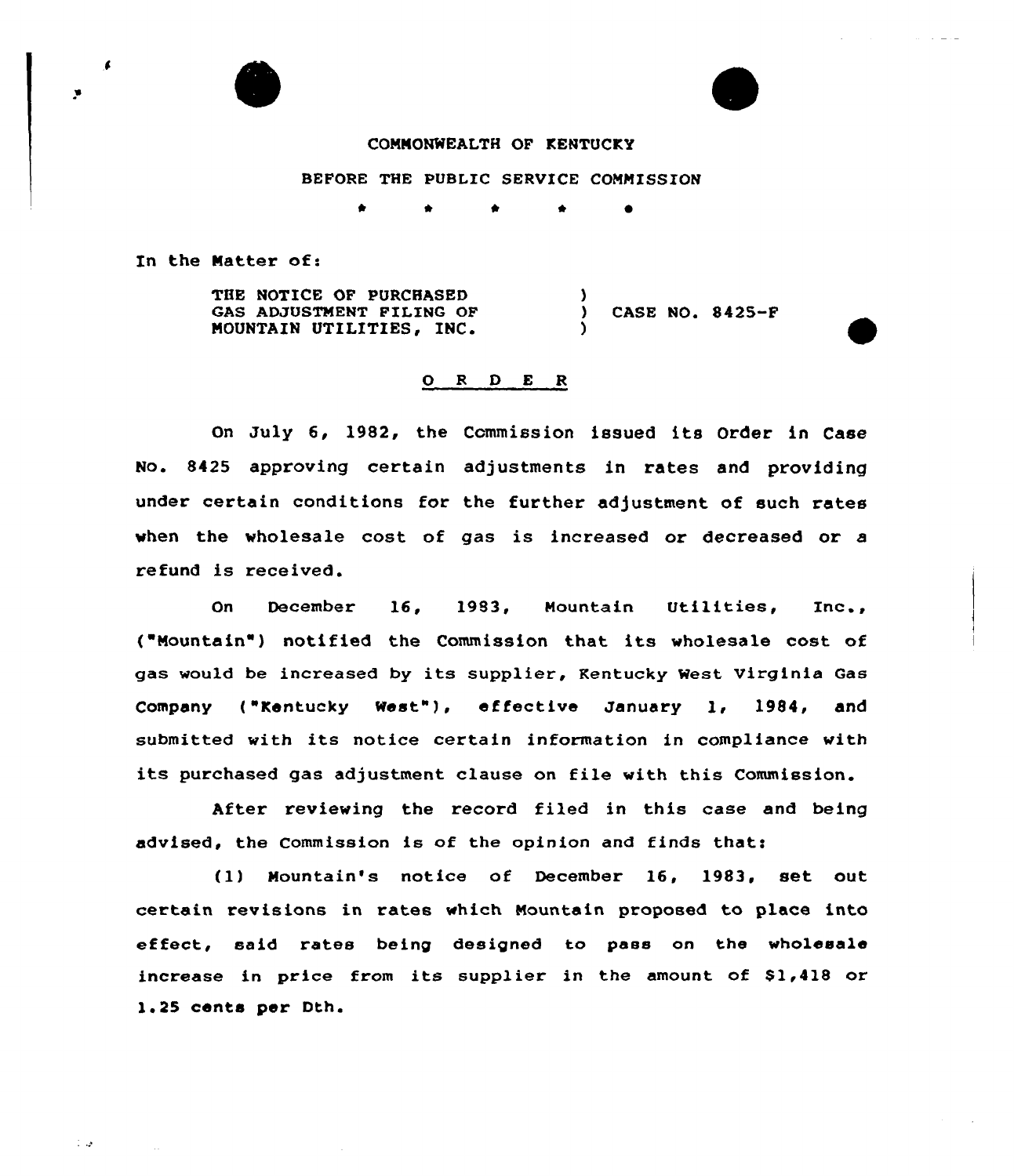(2) Kentucky %est filed an application for increased rates to become effective January 1, 1984, with the Federal Energy Regulatory Commission.

(3) Mountain's notice of December 16, 1983, requested an effective date of January 1, 1984. Mountain's notice does not provide the 20-day notice as required by statute; therefore, the proposed rates should be effective on and after January 5, 1984.

(4) Mountain's adjustment in rates under the purchased gas adjustment provisions approved by the Commission in its Order in Case No. 8425 dated July 6, l982, is fair, just and reasonable and in the public interest and should be effective with gas supplied on and after January 5, 1984, subject to refund. These rates should be subject to refund because Kentucky Nest's rates are subject to refund.

IT ES THEREFORE ORDERED that the rates in the Appendix to this Order be and they hereby are authorized effective with gas supplied on and after January 5, 1984, subject to refund.

IT IS FURTHER ORDERED that within 30 days of the date of this Order Mountain shall file with this Commission its revised tariffs setting out the rates authorized herein.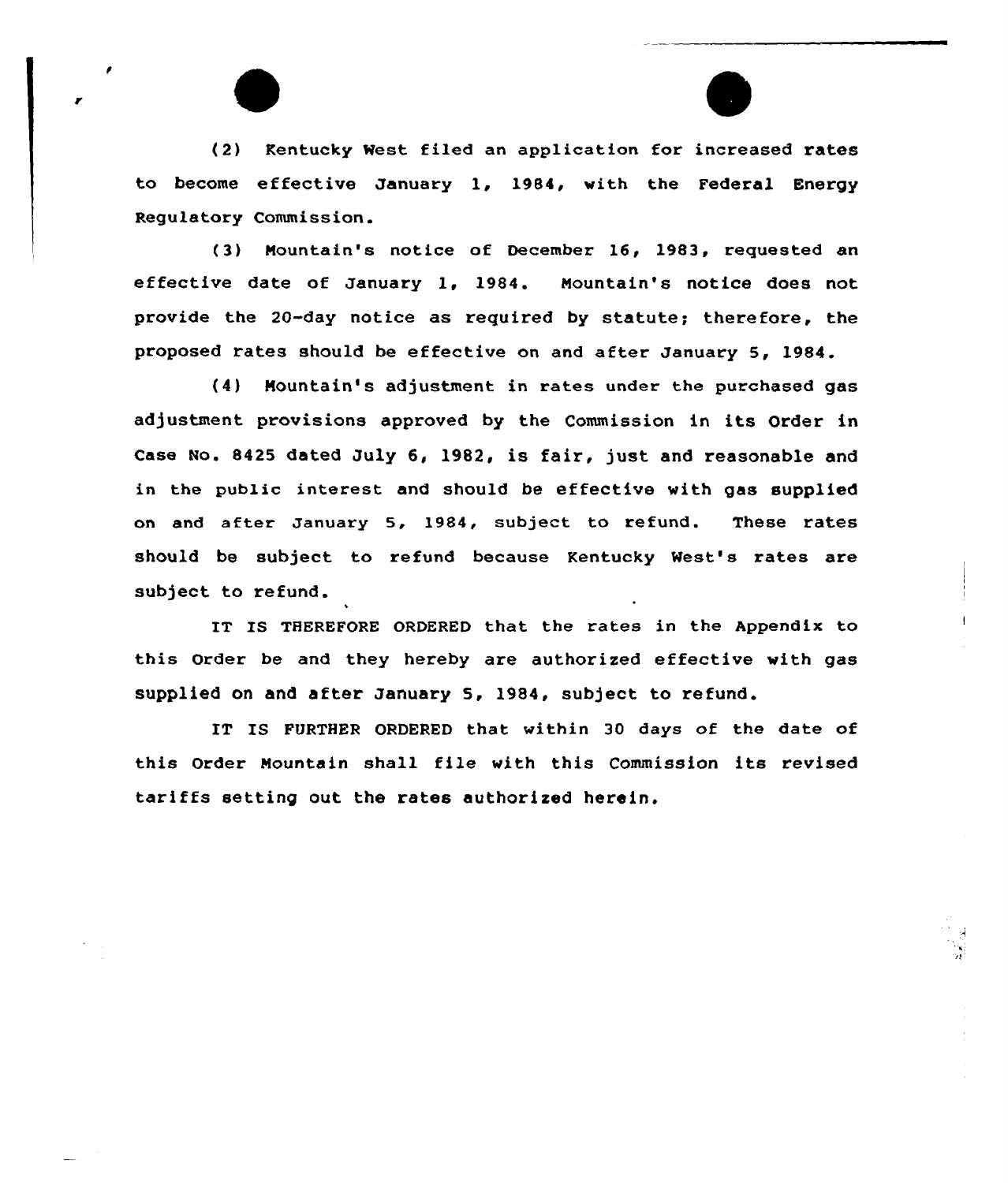

# Done at Frankfort, Kentucky, this 4th day of January, 1984.

PUBLIC SERVICE COMMISSION

Chaleman Vice Chairman n<br>arkga  $\overline{\mathrm{Comn1}}$ 

ATTEST:

ł,

**Secretary**